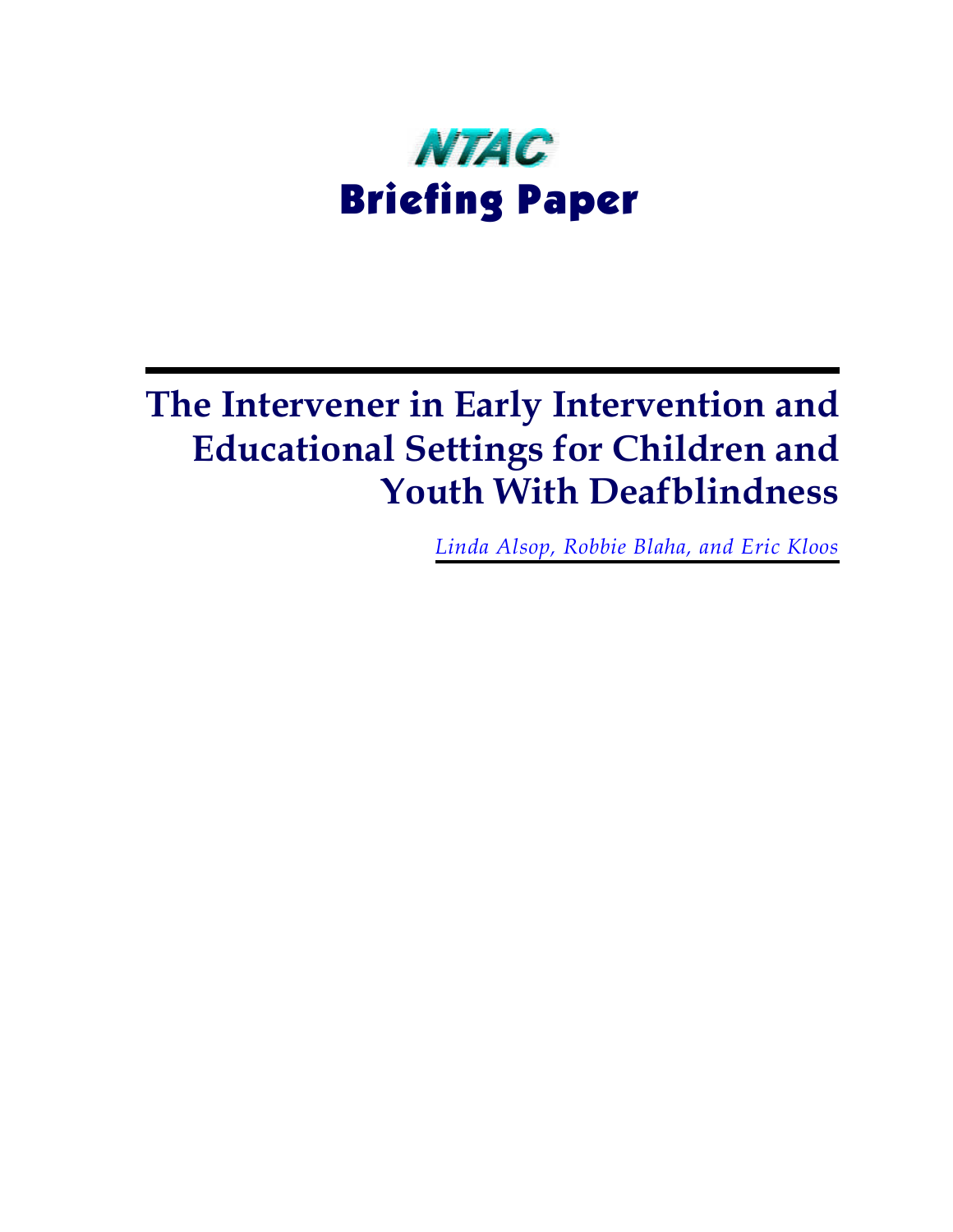Published November 2000 by:



*The National Technical Assistance Consortium for Children and Young Adults Who Are Deaf-Blind*

NTAC Teaching Research 345 N. Monmouth, Ave Monmouth, OR 97361 Ph. 503.838.8757 TTY: 503.838.9623 Fax: 503.838.8150 ntac@wou.edu

NTAC Helen Keller National Center 111 Middle Neck Rd. Sands Point, NY 11050 Ph: 516.944.8900 x307 TTY: 516.883.9059 Fax: 516.883.9060

*To request copies of this document, visit http://www.tr.wou.edu/NTAC or contact:*

DB-LINK - The National Information Clearinghouse on Children Who Are Deaf-Blind 345 N. Monmouth, Ave Monmouth, OR 97361 Voice: 800.438.9376 TTY: 800.854.7013 Fax: 503.838.8150 [dblink@tr.wou.edu](mailto:dblink@tr.wou.edu)



*This Project (grant number HO25C60001) is supported by the US Department of Education, Office of Special Education Programs (OSEP). Opinions expressed herein are those of the authors and do not necessarily represent the position of the US Department of Education.*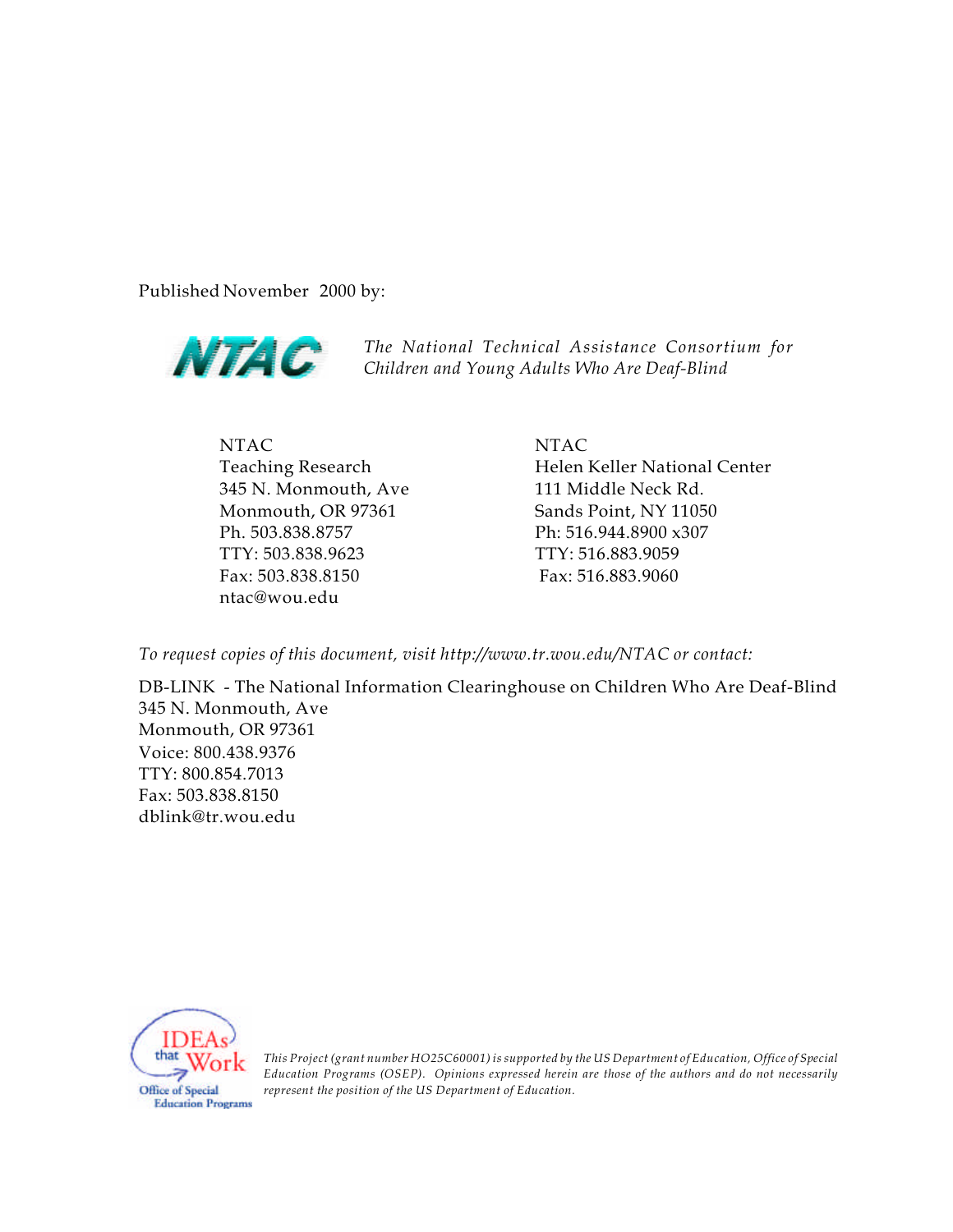## *Contents*

| Needs of Children and Youth who are Deafblind and the Role of the<br>Access to Environmental Information3 |
|-----------------------------------------------------------------------------------------------------------|
|                                                                                                           |
| Intervener Services in Early Intervention Settings Under the IFSP. 10                                     |
| Intervener Services in Educational Settings under the IEP 11                                              |
|                                                                                                           |
|                                                                                                           |
|                                                                                                           |
| $Summary. \dots 15$                                                                                       |
|                                                                                                           |
|                                                                                                           |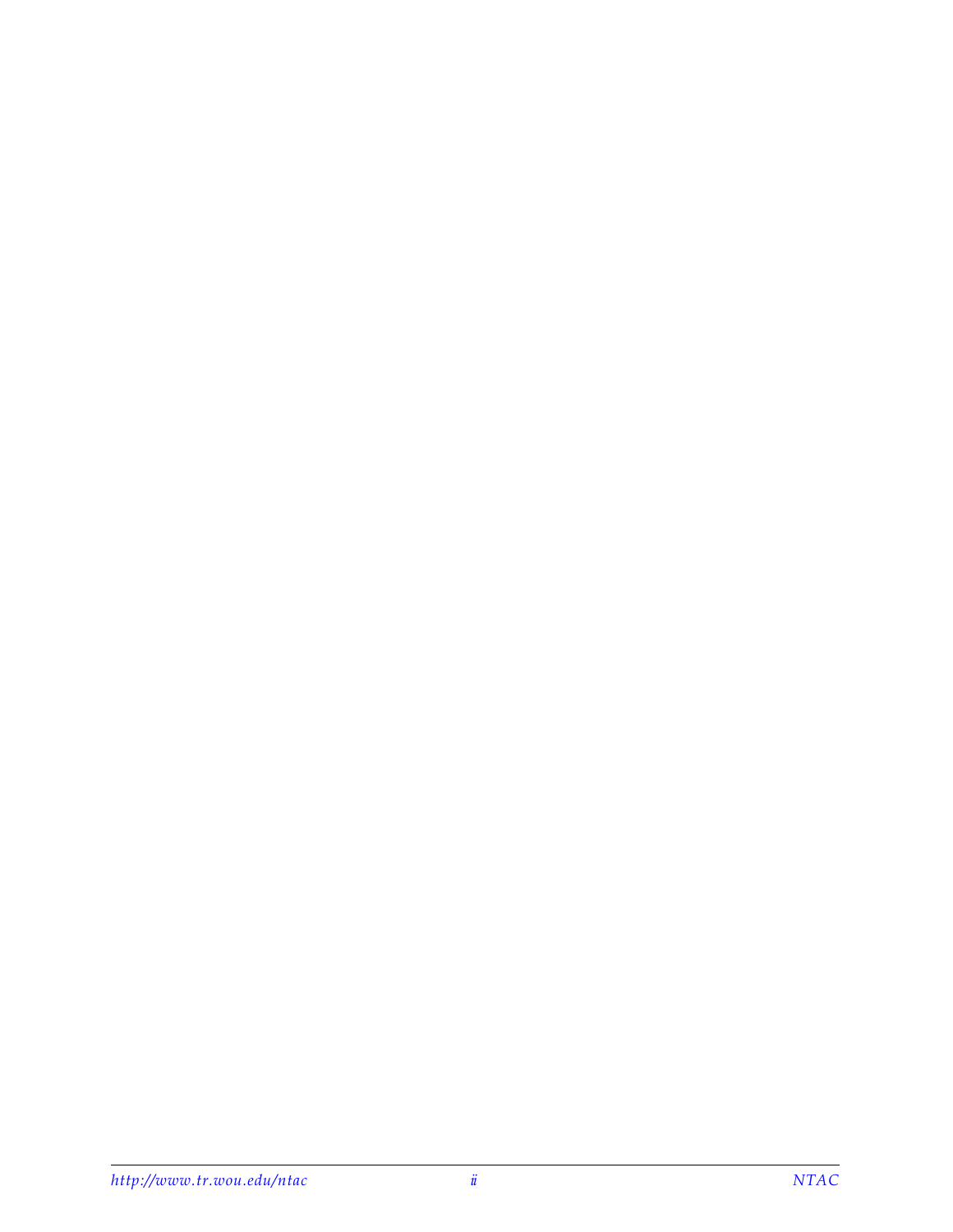## <span id="page-4-0"></span>*Introduction and Purpose*

People rely upon information about the world around them in order to learn, function, and interact with others. Vision and hearing are the major senses through which this information is accessed. Individuals, who have combined vision and hearing loss or deafblindness, are unable to access this essential information in a clear and consistent way. *Deafblindness is a disability of access* – access to visual and auditory information.

Deafblindness is defined by IDEA as, "concomitant hearing and visual impairments, the combination of which creates such severe communication and other developmental and educational needs that they cannot be accommodated in special education programs solely for children with deafness or children with blindness (Federal Register, 1999). Deafblindness does not necessarily refer to a total inability to see or hear. Many individuals who are deafblind have some usable hearing and/or vision. However, the concomitant effect of both vision and hearing loss is significant. It greatly affects the ability to access information.

Intervention for individuals who are deafblind is a *process* that creates access to visual and auditory information. It connects them to the world. *The role of the intervener is to facilitate this process*. The term intervener applies specifically to a trained individual who works one-to-one with a child or student who is deafblind in home, school, and community settings. The concept of having a person work one-to-one with an individual who is deafblind is not new. What is different is the use of the title intervener to designate a person who has training in specialized skills related to deafblindness and who works consistently with one child or student.

The purpose of this paper is to provide information about interveners and their role with individuals who are deafblind. It will describe the work of interveners in early intervention and educational settings provided under the Individualized Family Service Plan (IFSP) and the Individualized Education Program (IEP) for children and youth who are deafblind, birth through 21 years of age.

This paper is an effort to discuss important issues, clarify concepts, explain terminology, and answer common questions in order to increase awareness and understanding about interveners and their role in the field of deafblindness. It is an effort to share knowledge and experience in order to support a productive discussion of the work of interveners. Above all, this paper is an effort to advocate for and support the use of interveners as a credible service delivery option for children and youth who are deafblind.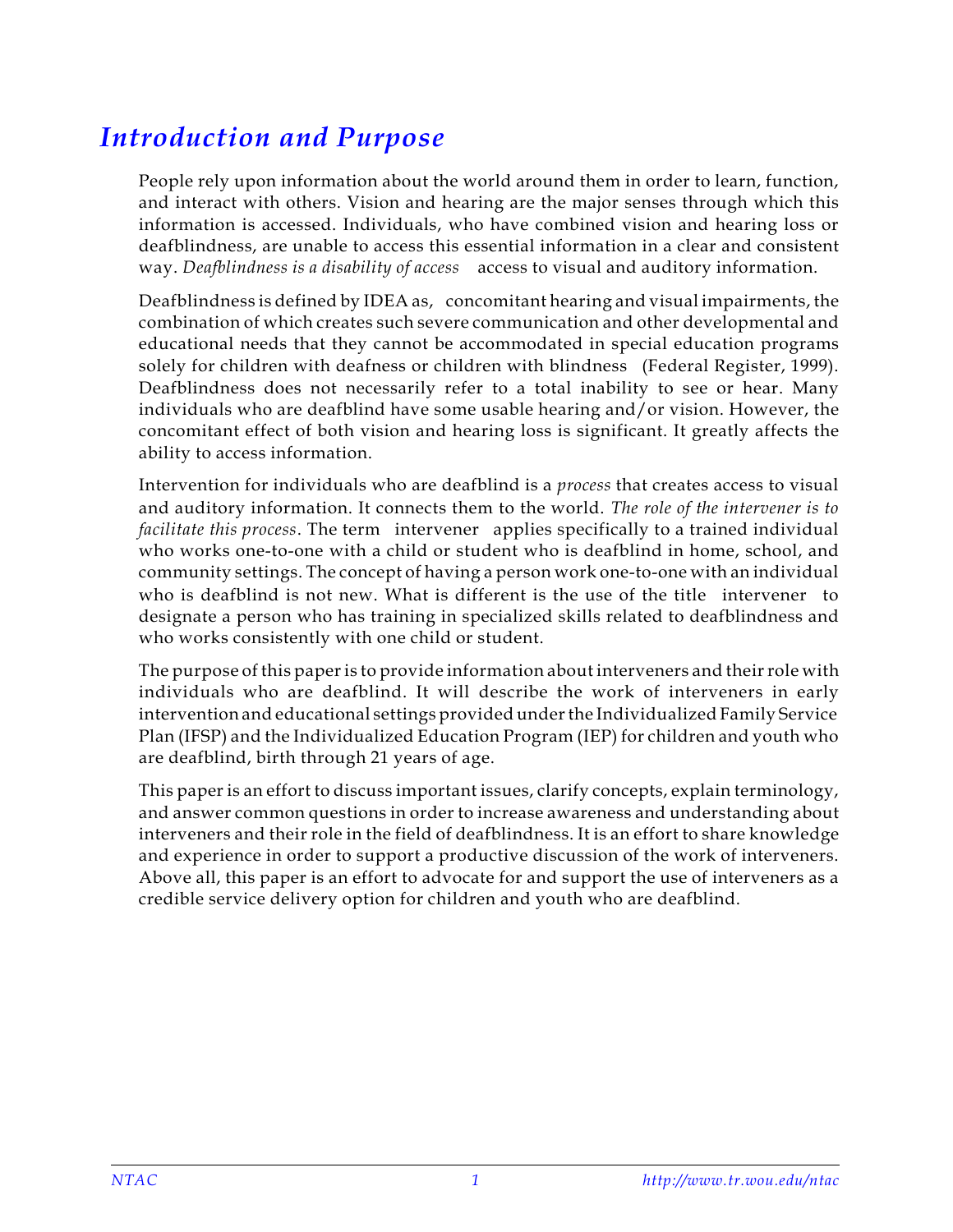## <span id="page-5-0"></span>*Process of Intervention*

When discussing the role of interveners, it is important to make a distinction between the process of intervention, which is specific to the needs of individuals with deafblindness, and the logistic issues that affect the implementation of that *process*. First, the *process* of intervention will be discussed, along with the role of the intervener in facilitating that process. Then *logistic* issues related to the *process* will be addressed.

In considering the *process* of intervention, the impact of combined vision and hearing loss on learning and development must be acknowledged and understood. Without this understanding, it is difficult to develop, implement, and evaluate appropriate intervention practices. It is sometimes assumed that the needs of children and youth who are deafblind can be met with the existing supports available for children with other types of disabilities, but this is not always true.

Children who are deafblind have unique needs. Lack of access to visual and auditory information causes extreme difficulties in all areas of development. It creates isolation and prevents connection with the world. Learning, communication, and social and emotional development are especially affected. Individuals with deafblindness are a diverse group with a continuum of needs, which vary depending upon the age of onset of deafblindness, degree of sensory loss, presence of concurrent disabilities, and environmental conditions.

Although it is beyond the scope of this paper to accurately convey the full ramifications of deafblindness, it is important to address the primary needs of children and youth with this disability. These needs include *access to environmental information, communication,* and *social and emotional development*. The process of intervention must address each of these needs. The following discussion describes these needs and discusses the relationship between them and the role of the intervener.

### *Need: Access to Environmental Information*

Role of the intervener: to facilitate the access of environmental information usually gained through vision and hearing, but unavailable or incomplete to the individual who is deafblind.

### *Need: Communication*

Role of the intervener: to facilitate the development and use of receptive and expressive communication skills.

### *Need: Social and Emotiona l Well-Being*

Role of the intervener: to develop and maintain a trusting, interactive relationship that promotes social and emotional well-being.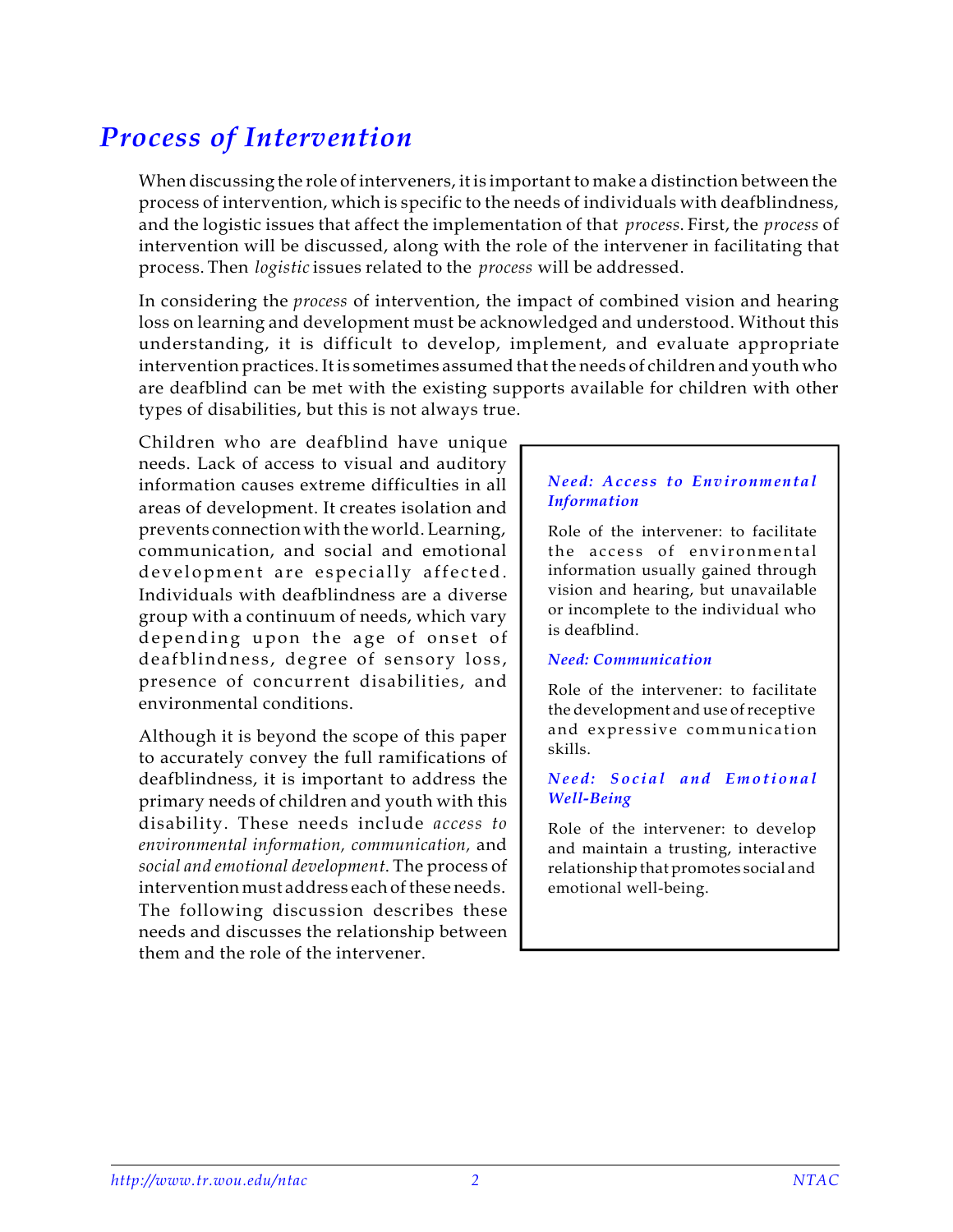### <span id="page-6-0"></span>*Needs of Children and Youth who are Deafblind and the Role of the Intervener*

### *Access to Environmental Information*

Moment to moment, our vision and hearing give us the information we need to continuously expand our knowledge and to interact with the world around us. Difficulties in either seeing or hearing alone have a great impact. An individual with a hearing loss must use vision to help compensate for the lack of available auditory information. An individual with a vision loss must use hearing to help compensate for the lack of available visual information. When both vision and hearing are affected, this type of compensation cannot occur, and adequate and consistent amounts of sensory information are not available. This results in varying degrees of sensory deprivation, which occurs on a continuous basis, day after day, year after year.

The child with deafblindness will have difficulty learning through independent observation or exploration. The child may be unable to learn by detecting the results of his or her actions during everyday experiences, such as bumping a glass of milk off the table. The child may not see the glass fall, see and hear it land on the floor and stay in one spot, or see the milk spill and then be cleaned up. The child with deafblindness misses much essential information, and incidental learning is greatly limited. Over time, the child's conceptual development and experience base will differ significantly from that of other children.

Instead of effortlessly receiving a flow of information as others do, children who are deafblind must labor to attend, gather, interpret and synthesize information. They cannot learn what they do not detect, and they are unaware of what they are missing. They may be unable to access enough information to understand what is going on around them and to experience success and control over their environment. The resulting confusion and frustration often result in withdrawn or aggressive behaviors. Many children who are deafblind turn inward and spend their time in sensory stimulation. Their days are filled with sensation rather than information.

### *Role of the intervener: To facilitate the access of environmental information usually gained through vision and hearing, but which is unavailable or incomplete to the individual who is deafblind*

The need for access to information must be addressed in the assessment process and resulting IFSP or IEP for each child or student with deafblindness. This assessment process should involve a professional trained in deafblindness who can evaluate the impact of the combined sensory loss on the child s ability to effectively gather information from the environment. The IFSP or IEP must include programming that provides appropriate access to information for the child or student. This access will involve making accommodations and modifications and providing appropriate services and supports. The team may determine the need for an intervener to support this accessing of information for the individual with deafblindness. As directed by the team, there are many effective ways in which the intervener can consistently increase and clarify information.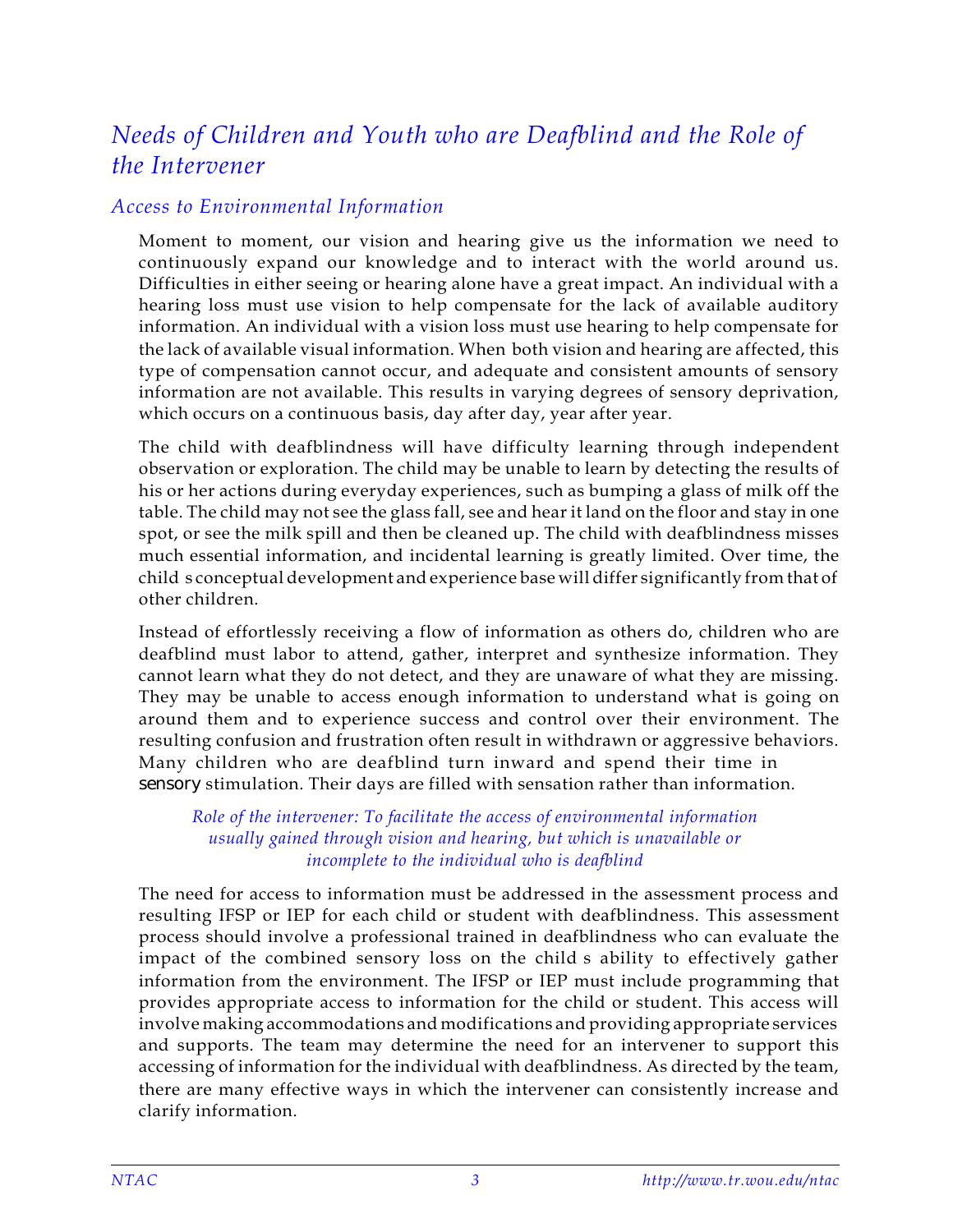<span id="page-7-0"></span>In educational settings, the staff may find that, without the services of an intervener, instructional strategies and other modifications described in the IEP take too much time away from their responsibilities to other students. They may only be able to provide access when they have time, rather than when the child with deafblindness needs it. As a result, access to information for that child will be partial and inconsistent. There will be long periods of time when the child is disconnected from the environment. Teachable moments will be missed. The one-to-one support of an intervener can make it possible for the child to stay connected to the environment so that learning can occur.

The services of an intervener may be needed to provide constancy and consistency for the child or student with deafblindness. One-to-one support with the same person is important for many children who are deafblind. This may seem to contradict some interpretations of traditional transdisciplinary service delivery models for students with severe disabilities, since the traditional models have focused on staffing patterns to avoid dependency. However, children and youth who are deafblind require a high degree of consistency, trust, and mastery of skills before they can interact with multiple communication partners. Providing one-to-one support from a variety of staff members may not work with these children because the number of people working with them creates too much novelty and confusion. Issues related to independence, trust, consistency, and generalization of skills are not exclusive to any model, but should be specifically addressed in the IFSP or IEP process for children and youth who are deafblind.

#### *To Increase and Clarify Information for Individuals who are Deafblind, the Intervener Can*

- Present information so the child can detect and interpret it. Provide opportunities for tactile exploration and directlearning.
- Help direct the child s attention to important features of the surrounding environment so that the child can focus his or her efforts ef fec tively.
- $\blacklozenge$  Provide materials and activities de signed to help the child re peat edly un der stand the ef fects of his or her ac tions.
- $\blacklozenge$  Use assistive listening devices and optical aids to augment any vision and hearing ability.
- $\blacklozenge$  Provide opportunities to teach con cepts that have not been learned.
- $\blacklozenge$  Provide hands-on activities to develop con cepts and to grasp information that others pick up indirectly.
- $\blacklozenge$  Present information in ways that match the child sunique ca pa bilities. For example, a child with a certain type of restricted visual field may need to have information presented twelve inches from one eye.
- Adjust the pace of les sons to give the child enough time to take in bits and pieces of information and or ga nize them into a com pre hen si ble frame work.

### *Communication*

Communication is another area that is greatly affected by deafblindness. Due to a lack of visual and auditory sensory input, children who are born deafblind may be unaware that formal communication exists. They may not know that they can exert power over their environment with communication. Often, their communication attempts are missed or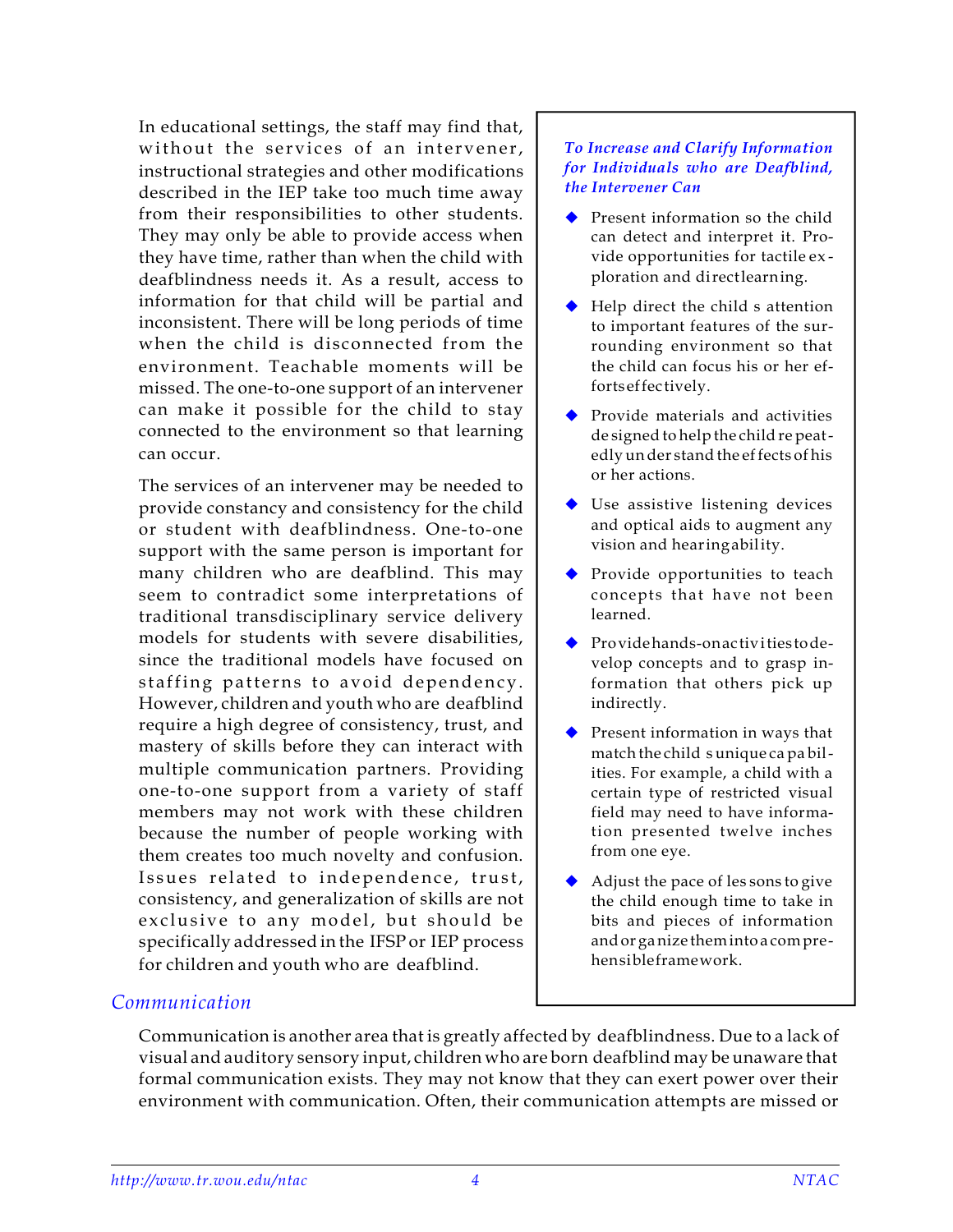misunderstood because others don't realize that they are trying to communicate. The lack of communication skills may also make it difficult for them to readily express feelings and desires. They may express wants and needs through behaviors, but be unaware that their actions are being observed and interpreted by others. They may not be getting enough information to understand that they have caused something to happen.

Because of the combined sensory loss, children with deafblindness do not have the same opportunity as typical learners to acquire symbols to represent what they want to communicate. They do not have repetitive meaningful exposure to the incidental use of objects, pictures, sign language, or speech. They need systematic support to learn and progress through concrete and abstract communicative forms. Unfortunately, people who work with children who are deafblind are not typically trained in all the communication modalities these children may need, such as signals, cues, Braille, sign language, and so on.

Children who are deafblind may have difficulty finding conversational partners. Because of the impact of the sensory loss on concept development, these children may not share the same topics that others typically communicate about. The world of the child who is deafblind is so different from the hearing and sighted world that a common meaningful topic can seem difficult to find.

#### *To Support the Development and Use of Communication Skills, the Intervener Can*

- $\leftrightarrow$  Provide access to a communication partner who is motivating and trusted.
- $\blacklozenge$  Provide a consistently responsive environment to the child s re ac tions and com mu ni ca tive be hav iors.
- $\blacklozenge$  Facilitate the development of receptive communication skills by implementing strategies that ensure comprehension.
- $\blacklozenge$  Facilitate the development of expres sive com mu ni ca tion skills by en couraging intentional communication and providing opportuni ties for tak ing turns, re quest ing and rejecting, and making choices.
- Act as a bridge to facilitate communication with others.
- Expand existing topics with new information and increase new topics by facilitating concept development.

### *Role of the intervener: to facilitate the development and use of receptive and expressive communication skills*

Children who are deafblind cannot completely overcome their isolation and learn to communicate on their own. To provide the level of understanding and response necessary for the development and use of communication skills, another person may need to be consistently available. Without the services of an intervener, the staff-to-student ratio may prohibit the amount of proximity and attention required to instill in the child the imperative, underlying understanding that communication exists and is within his or her power. The intervener can provide this proximity and attention and can consistently recognize, respond, and reinforce the child s behaviors and attempts at communication.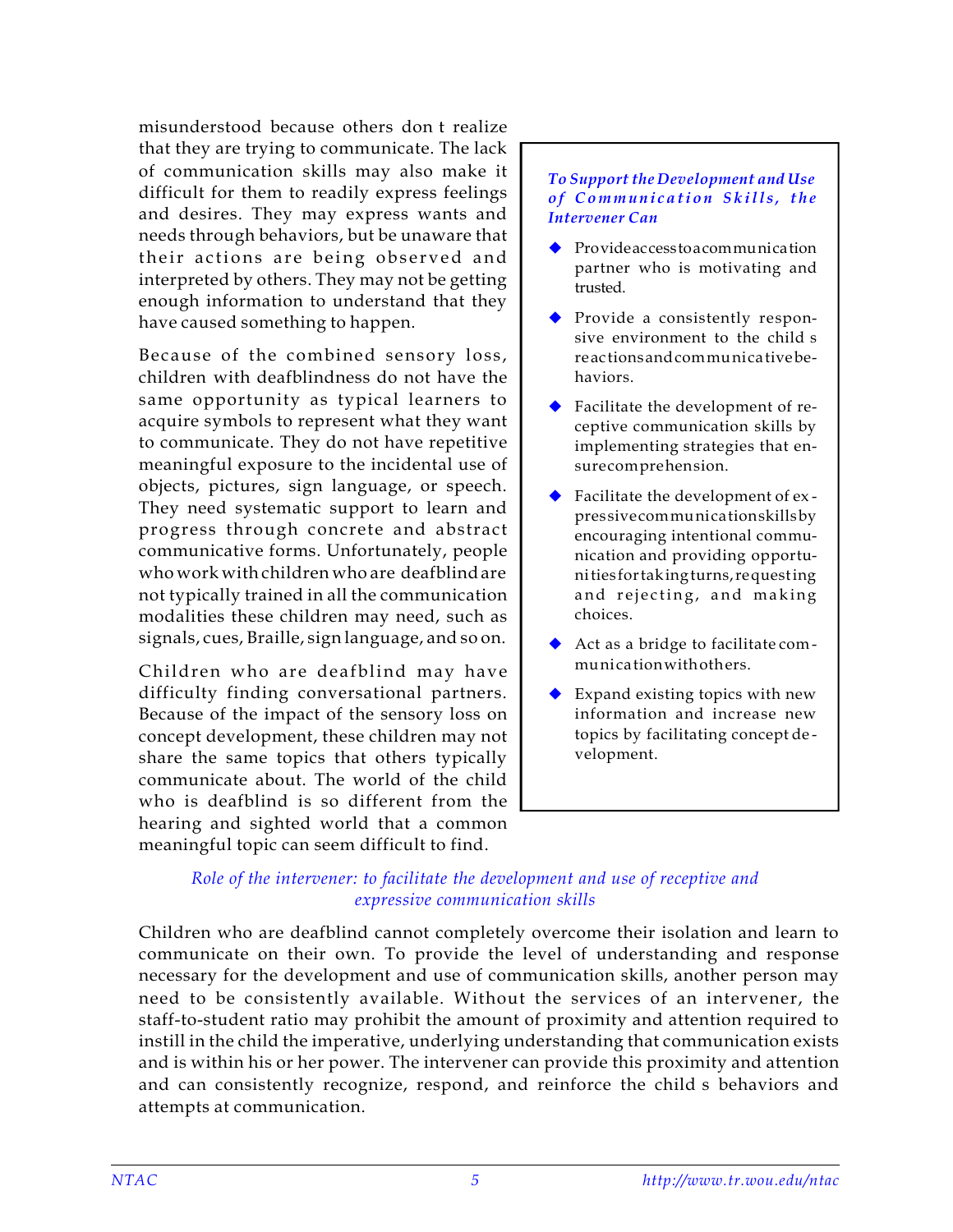<span id="page-9-0"></span>The intervener can play a key role in facilitating communication with others, including family, peers, team members, and casual acquaintances. Successful communication experiences with this circle of people will encourage the child who is deafblind to continue to interact. Any communication system that truly works for the child must be shared with everyone in contact with that child. The intervener can promote this by providing continuous on the spot teaching and support to everyone with whom the child interacts.

### *Social and Emotional Well-Being*

Deafblindness results in varying degrees of isolation and disconnection, which are incomprehensible for those with vision and hearing. The barrier of deafblindness around these children makes it difficult for many people to approach them, much less convey information to them. Children with deafblindness may not consistently observe and imitate the mores and social graces that are essential for social acceptance. In addition, they must use different rules of touch and personal space in order to get information. Since touch is not a common way to interact with others, this can result in negative reactions from others.

Sometimes the demands of the hearing and seeing world upon individuals with deafblindness can be overwhelming. People may seem to come and go, touch, talk, demand, push, pull—all within a matter of seconds (van Dijk, 1999). Generally, most people are inconsistent in their interactions. In short, individuals who are deafblind live in a world that can seem to alternately come at them or disappear into thin air.

#### *To Promote Social and Emotional Well-Being, the Intervener Can*

- $\blacklozenge$  Interpret and respond to the child's emo tional needs for safety and un der stand ing.
- $\blacklozenge$  Increase and strengthen the child s positive interactions with others.
- Help others understand and honor the child s need to gather information through touch and close per sonal space.
- $\blacklozenge$  Guide the child in acquiring acceptable strategies to greet people, to ask another person s permission to touch or move closer.
- $\blacklozenge$  Provide choice-making opportuni ties through out the day to help the child have a sense of control.
- $\blacklozenge$  Provide support in social situations by ori ent ing the child to the set ting and the peo ple.

As a result, many interactions with people can seem confusing or purposeless. Children with deafblindness may even perceive others as menacing because of prior negative or unsettling experiences (e.g., medical interventions). They may feel they have no power and are at the mercy of others. They may not form the social bonds required or develop positive human relationships. They may detach from others and avoid social interaction. This social deprivation results in stress, which can manifest itself as withdrawal, aggression, depression, and self-abuse.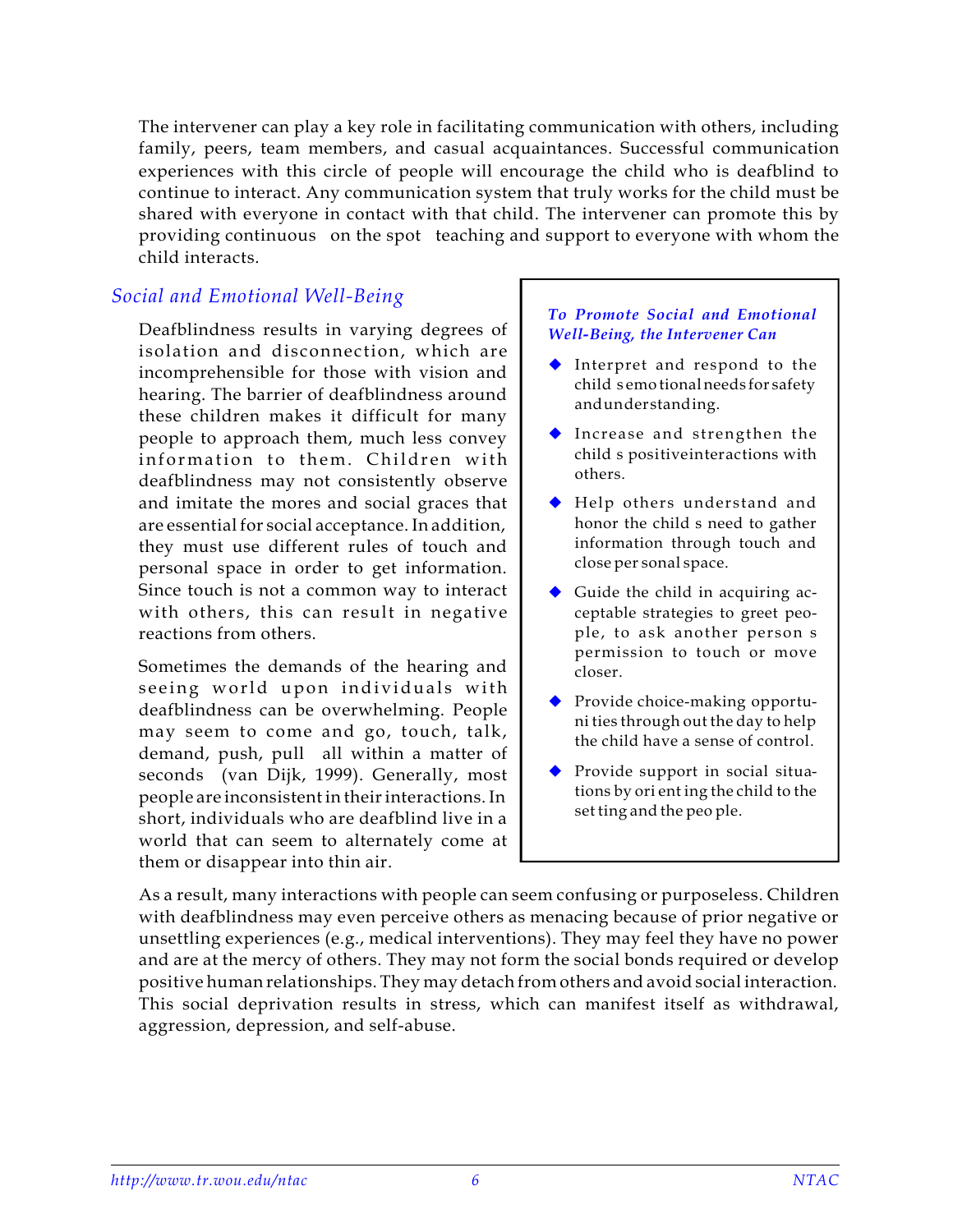### *Role of the intervener: to develop and maintain a trusting, interactive relationship, which can promote social and emotional well-being*

<span id="page-10-0"></span>The *process* of intervention must include emotional bonding and trusting relationships with others. The role of the intervener is to provide a consistent presence and maintain an interactive relationship of trust with the individual who is deafblind. This type of relationship can sustain and help motivate the individual to be in contact with the world outside his or her body.

The educational team may have concerns about a student s emotional state or behaviors toward people. In some instances, too many people may be working with the child. An intervener can provide the opportunity for the child to connect with one person who can establish a base of security and motivation.

An intervener can support the process of building bridges to others. Ultimately, it will be the child's ability to establish positive relationships with people that determines success in learning and raises overall quality of life. People who work with children with deafblindness must first be able to read and then decode their responses. The understanding of how to reach them must be used to make natural and instructional environments emotionally manageable for them. These children find relief in being understood, and they know which people truly understand them.

### *The Role of the Intervener*

In summary, the primary role of the intervener is to

- Facilitate the access of environmental information usually gained through vision and hearing, but which is unavailable or incomplete to the individual who is deafblind.
- Facilitate the development and/or use of receptive and expressive communication skills by the individual who is deafblind.
- Develop and maintain a trusting, interactive relationship that can promote social and emotional well-being.

This role is the key to the process of intervention for individuals with deafblindness. It connects the individual to the world and must be a part of everything that the intervener does. This role is applicable to all ages of children and youth who are deafblind from infancy through age 21, and it can be carried out in any setting, including early intervention, educational, and community programs.

As the child with deafblindness progresses, the specifics of the *process* of intervention may change in terms of individualized strategies and programming. For example, a child may move from using signals and gestures to using sign language. As a result, the skills of the intervener, or the actual intervener, may need to change in order to accommodate for this expanding communication need and to facilitate increased interaction with the environment. However, the overall process of intervention for that child and the role of an intervener in facilitating that *process* will remain the same.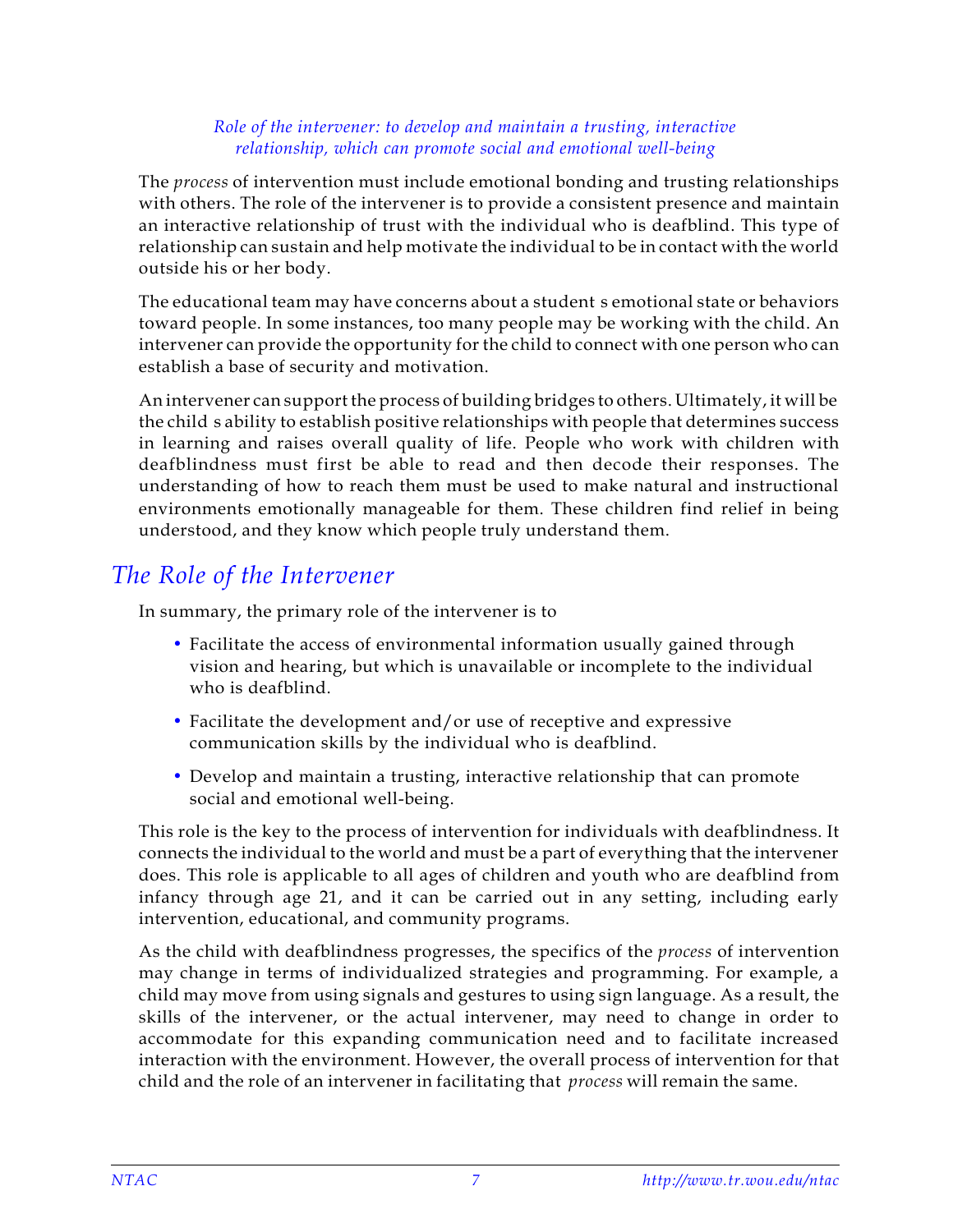Interveners will also have other responsibilities as they work with children and youth who are deafblind in early intervention or educational settings. The nature of these responsibilities will depend upon the needs of the individual child and the goals of the IFSP or IEP. For example, an intervener who works in the home with an infant may be involved in routines such as dressing, eating, self-help, and play. The intervener who works in a classroom with an elementary student may be involved in programming that includes physical therapy, academic work, and social activities. An intervener working with a high school student may be involved in job coaching.

In each of these cases, although the intervener has other responsibilities, he or she must continue to facilitate the *process* of intervention. Throughout all routines and activities, the individual with deafblindness will need consistent access to environmental information and support for communicative interaction and social and emotional well-being.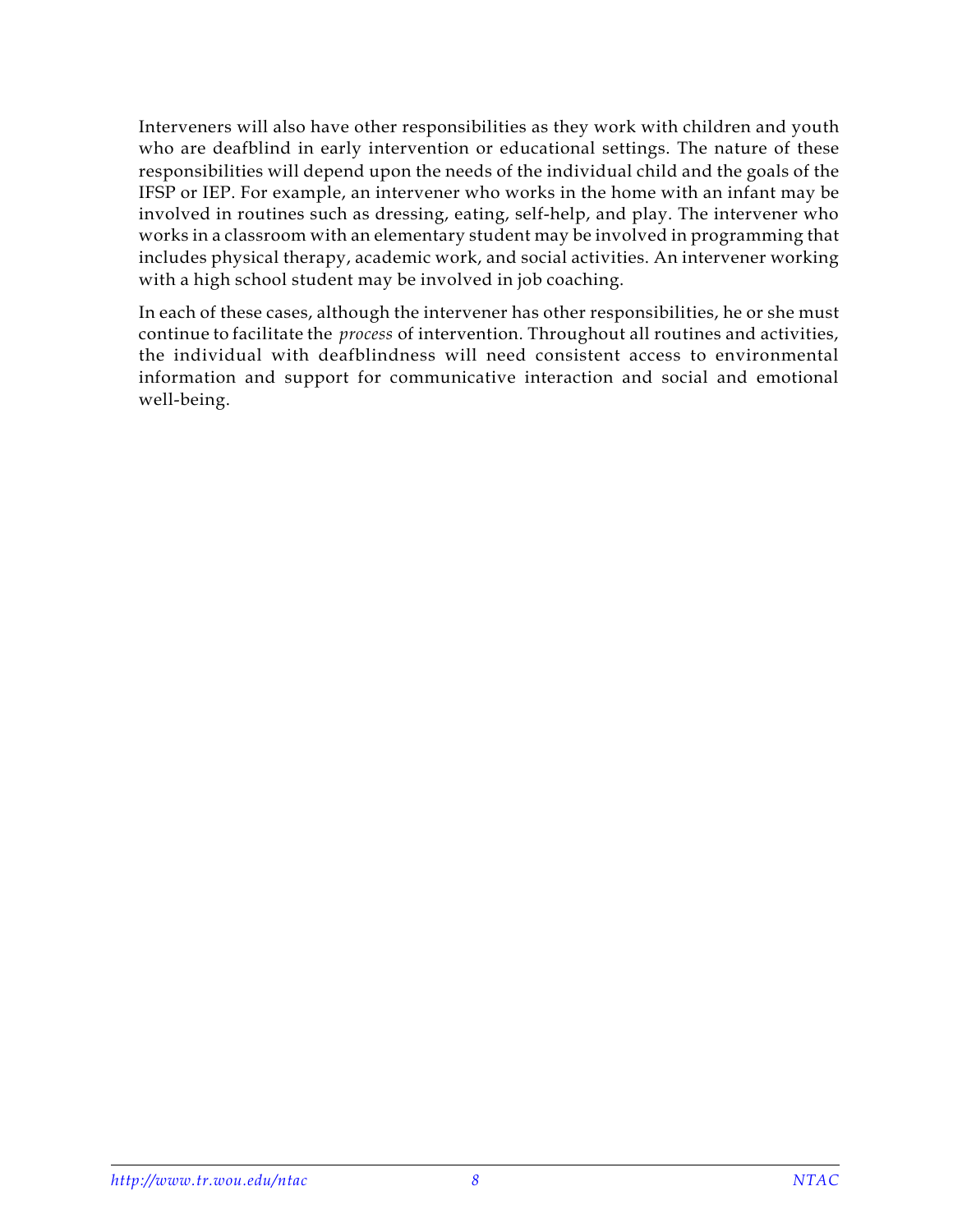## <span id="page-12-0"></span>*Program Planning and the Intervener*

The need for an intervener for individuals with deafblindness is always determined through the IFSP or the IEP process. When discussing the use of interveners in early intervention or educational settings, it is essential to base the discussion on the requirements of the Individuals with Disabilities Education Act Amendments of 1997 (IDEA), the federal law that supports special education programming for children and youth with disabilities.

An understanding of deafblindness as a disability of access to visual and auditory information and a knowledge of the process of intervention that is appropriate for this disability are both essential to program planning. When developing an IFSP or IEP for a child or student who is deafblind, key questions should be asked:

- Does the individual have access to ongoing sensory information, which is needed for learning and interaction with the environment and which is equal to that of the other learners?
- Does the individual have access to natural and least restrictive environments, the general curriculum, and appropriate activities?
- Does the current IFSP or IEP programming include the accommodations and modifications that are necessary for concept and skill development, individualized learning, appropriate activity pacing, and positive reinforcement?
- Does the individual have a communication system that allows for interaction both receptive and expressive — with parents, siblings, peers, teachers, service providers, and others? Do these people know how to interact with the individual?
- Does the individual use assistive listening devices and vision aids? Do environmental and instructional accommodations need to be made to maximize the use of residual vision and/or hearing?
- Does the programming include strategies to support social and emotional well-being, and does the individual have trusting relationships with others?
- Does the programming ensure that the *process* of intervention will be in place for the individual?

When planning an individualized program for children and youth who are deafblind, appropriate assessment and evaluation of child-specific needs, particularly related to combined vision and hearing loss must be done. This process must involve people with expertise in the area of deafblindness, who understand the effects of combined sensory loss on learning and development. The team must be able to identify the needs related to type and degree of sensory loss, to develop outcomes and objectives that meet those needs, and to determine appropriate services and supports, so that the child can learn from and participate in his or her natural or instructional environment.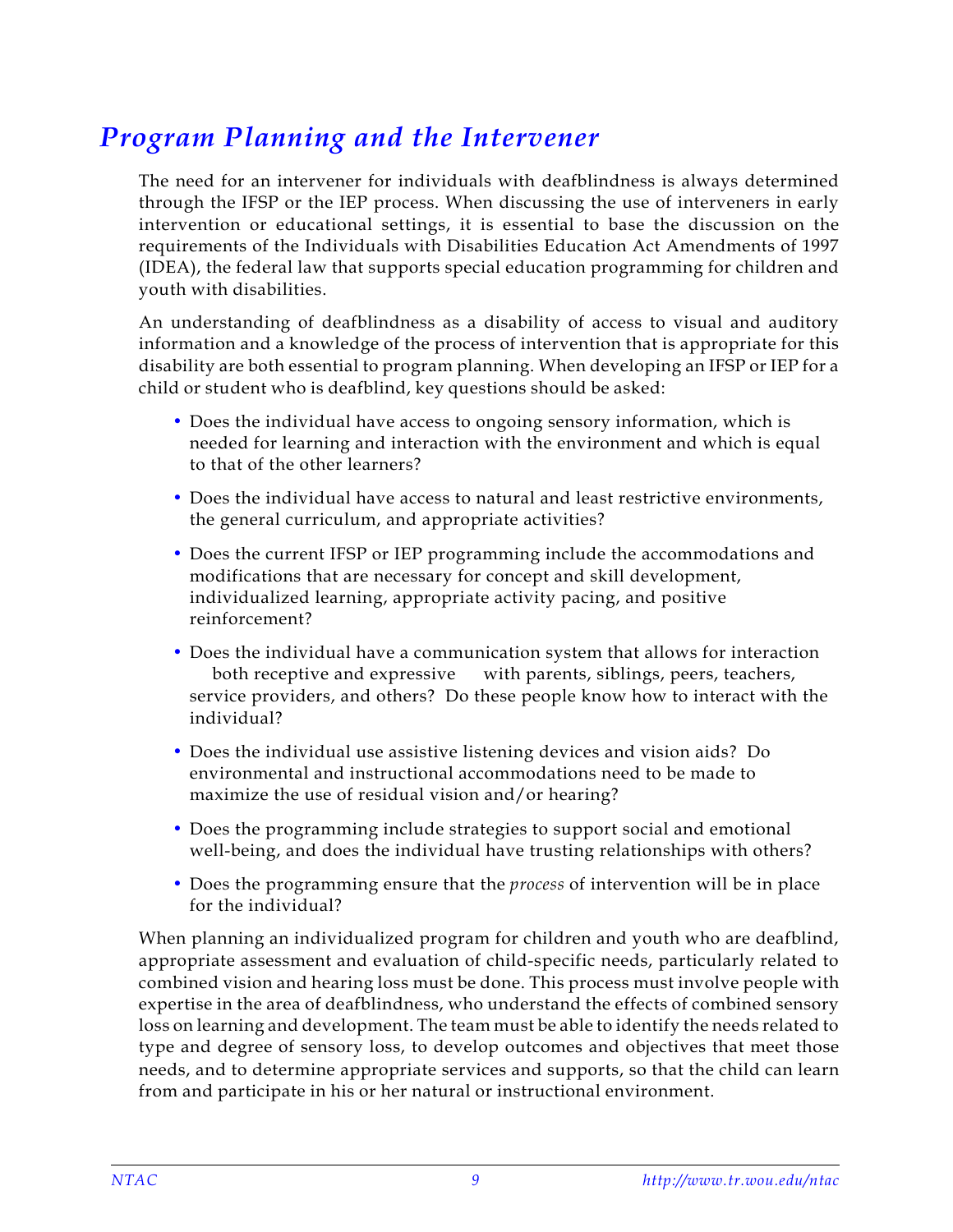<span id="page-13-0"></span>The use of interveners with children and youth who are deafblind can be implemented within the existing early intervention and educational process. This does not mean that an intervener is automatically provided for a child or student who is deafblind. It does mean that an intervener should be a valid option on a menu of services that support the implementation of the specially designed instruction identified on the IFSP or IEP.

### *Intervener Services in Early Intervention Settings Under the IFSP*

The need for an intervener for very young children who are deafblind (birth to 3 years) is determined by IFSP process. IDEA requires that the child s IFSP team accomplish the following:

*Determine the child's present levels of physical, cognitive, communication, social or emotional, and adaptive development*. Since deafblindness affects all areas of development, especially those related to communication, learning, and social and emotional development, this discussion must address the impact of combined vision and hearing loss on those areas.

*Determine the family's resources, priorities, and concerns related to enhancing the child's developmen*t. Since early intervention services are family centered, this discussion should focus on family priorities and concerns. It should also include the anticipated needs for the child in life and the family s needs to support the child's development. In addition, family resources should be identified, including those that are in place and those that should be enhanced. During this discussion, issues related to deafblindness and its impact on the family should be addressed, taking into consideration the family s concerns and resources.

*State the major outcomes expected to be achieved for the child and family*. In early intervention, expected outcomes for

### *The Use of Interveners in Early Intervention in Utah*

In Utah, early intervention home-based intervener services have been available since the mid 1980s. They began as the Intervener Service Model developed by the Ski-Hi Institute. The Intervener Service Model was studied from 1989 to 1992. Data from this study strongly supported the need for intervener services in infants and young children. It found that children who received intervener services

- Made statistically and educationally significant de velopmental gains.
- **Tended to move from early use of** signals and cues to formal language (tactile signs).
- $\blacklozenge$  Showed an increase in communication behaviors and a decrease in self-stimulation behaviors.

Parents expressed great appreciation for the program. They reported

- An increase in positive perceptions about their chil dren and im proved abil ity to help their children.
- $\blacklozenge$  An increase in the number of hours their children communicated with others in the home.
- $\blacklozenge$  Positive effects on their lives and their children s lives.

#### *(Watkins, Clark, Strong, & Barringer, 1994)*

Currently, in Utah, interveners continue to provide one-to-one services to infants with deafblindness and act as part of the IFSP team.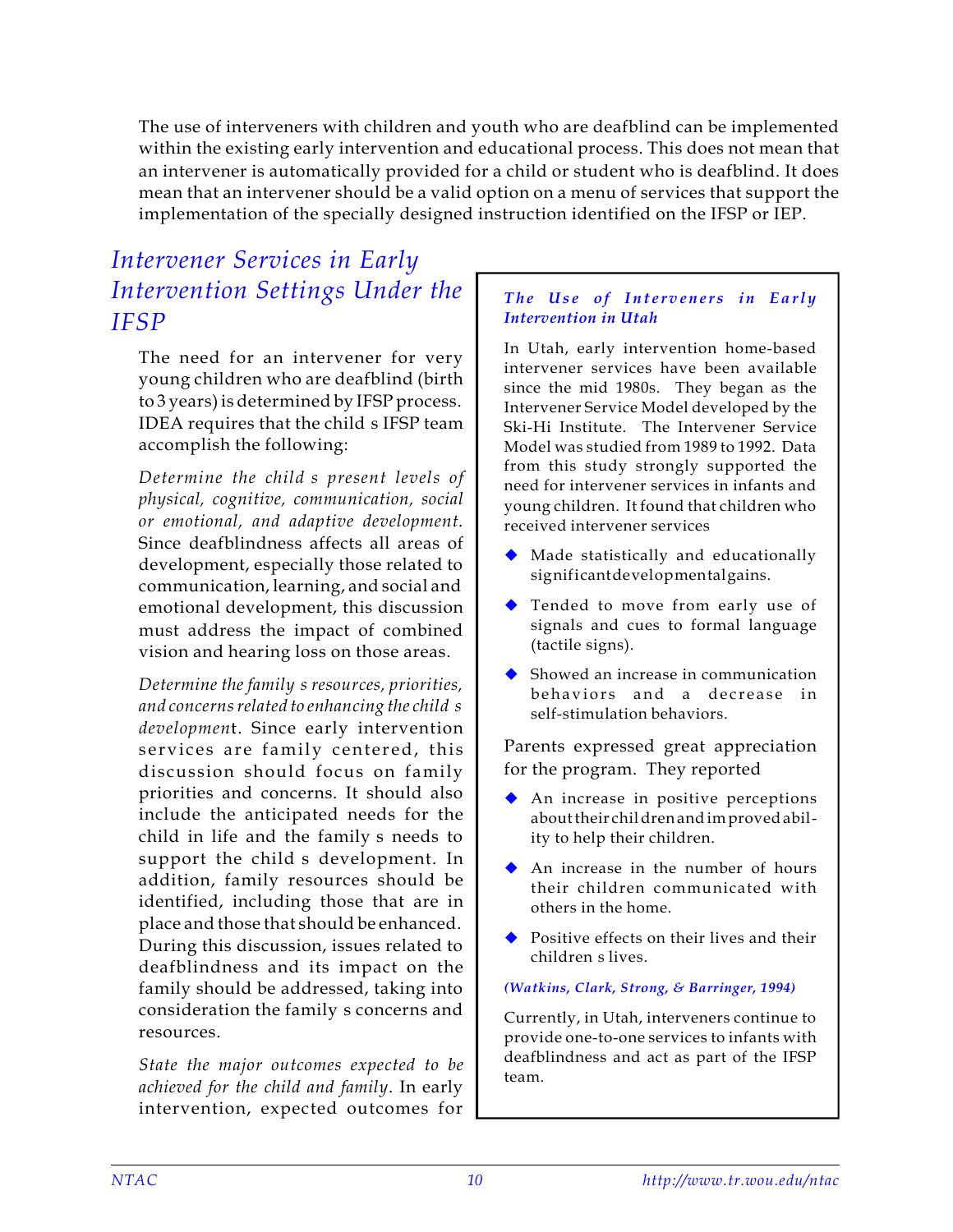<span id="page-14-0"></span>children who are deafblind and their families should include strategies guided by the child's needs to access environmental information, develop and use communication skills, and maintain social and emotional well-being.

*Determine the specific early intervention services necessary to meet the unique needs of the child and the family, including the frequency, intensity, and method of delivering services*. This is a discussion of the services needed to reach the identified outcomes for the child and family. At this point, the services of an intervener could be addressed as an option for meeting deafblind-specific child and family needs.

*Determine the natural environments in which early intervention services shall appropriately be provided*. An intervener can facilitate the process of intervention in any environment in which the parents choose to participate.

### *Intervener Services in Educational Settings under the IEP*

The need for an intervener for children and youth who are deafblind, ages 3 through 21, is determined through the IEP process. IDEA requires that the child steam do the following:

*Determine the present levels of the child's educational performance*. This discussion of the child's present strengths and needs, and how those strengths and needs affect participation and progress in appropriate activities, should take into account the impact of the combined vision and hearing loss as well as any additional disabilities. At this point it is important to discuss the process of intervention, which would be critical to meeting those child needs.

*Identify annual goals, short-term objectives, and/or benchmarks*. Two questions are asked: First, how are those goals and objectives related to meeting the child s needs, or to enabling him or her to participate and progress in appropriate activities? Second, is there a direct correlation between goals and objectives and the present levels of educational performance? During this process, it is essential to consider sensory loss issues.

*Write a statement of special education, related services, supplementary aids, and services to be provided to the child or on behalf of the child*. The question is asked: Do these services enable the child to advance appropriately toward attaining the annual goals, to be involved or progress in appropriate activities, and to be educated and participate with disabled and nondisabled children in the activities? This is the time to discuss the staff and services that are needed to implement the goals and objectives. At this point, an intervener may be determined as an appropriate related service, supplementary aid, or service for the student. Although, IDEA does not specifically mention interveners as related service providers, the list of related service providers is a non-exhaustive one. Therefore, an intervener may be considered a related service, if the IEP team so determines.

*Write a statement of program modifications and supports for school personnel that will be provided for the child*. At this point, if the services of an intervener have been determined to be appropriate, a discussion of the need for deafblind-specific training for both the intervener and the team should follow. Without this training the IEP may not be implemented.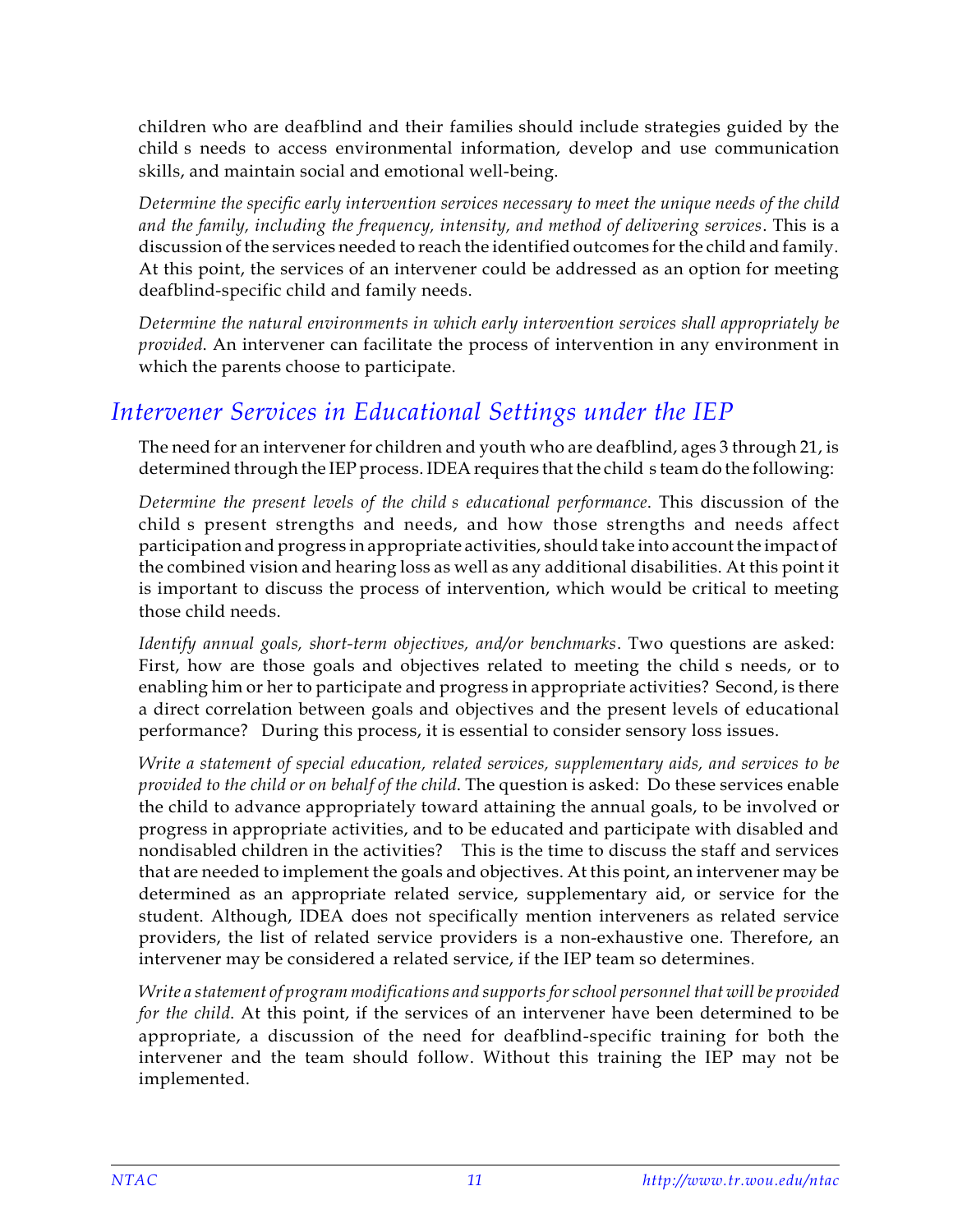## <span id="page-15-0"></span>*Logistics*

As previously mentioned, the term *logistics* refers to the mechanical issues related to the work of interveners. *Logistics* are operational and systems related. They include considerations for intervener training, support, and supervision. *Logistics* issues must be addressed in order to support the intervener in facilitating the *process* of intervention. Problems with *logistics* can, in fact, undermine the success of the intervener. While the role of the intervener in facilitating the process of intervention is a consistent one, *logistical* issues related to the work of interveners may be addressed somewhat differently from program to program and state to state. Although it is not the intent of this paper to address all of the *logistic* issues associated with the use of interveners, the following section will discuss *logistics* as they relate to intervener training and supervision and support.

### *Intervener Training*

The importance of training for interveners cannot be overemphasized. Interveners must understand deafblindness, the intervention process, and how they can most effectively support that process. In addition, the skills of the intervener must fit the specific needs of the child who is deafblind.

Without adequate training, the intervener may function more as an instructional aide, a general paraprofessional, or a care provider. Experience has shown that a person designated to work as an intervener and provide one-to-one support to a child who is deafblind, but who has little or no opportunity for training specific to deafblindness, will experience frustration and confusion and be unable to facilitate the *process* of intervention for that child.

Individuals who are deafblind are a diverse group with extremely unique needs that are not typically addressed in preservice training programs for teachers and other service providers. Intervener training programs must be tailored to address the diversity of needs, while at the same time providing basic core information related to deafblindness. It is essential that those providing training to interveners have training, skills, and experience in working with children and youth who are deafblind.

Training should be provided at two levels. First, the intervener needs instruction about deafblindness, including the characteristics of vision and hearing loss, receptive and expressive communication, concept development, and learning. Second, the intervener needs training related to the specific needs of the particular child with whom the intervener works. Child-specific training may vary depending upon

- The age of the child or student
- The age of onset of deafblindness
- The severity of vision and hearing loss
- The presence of other disabilities in addition to the sensory losses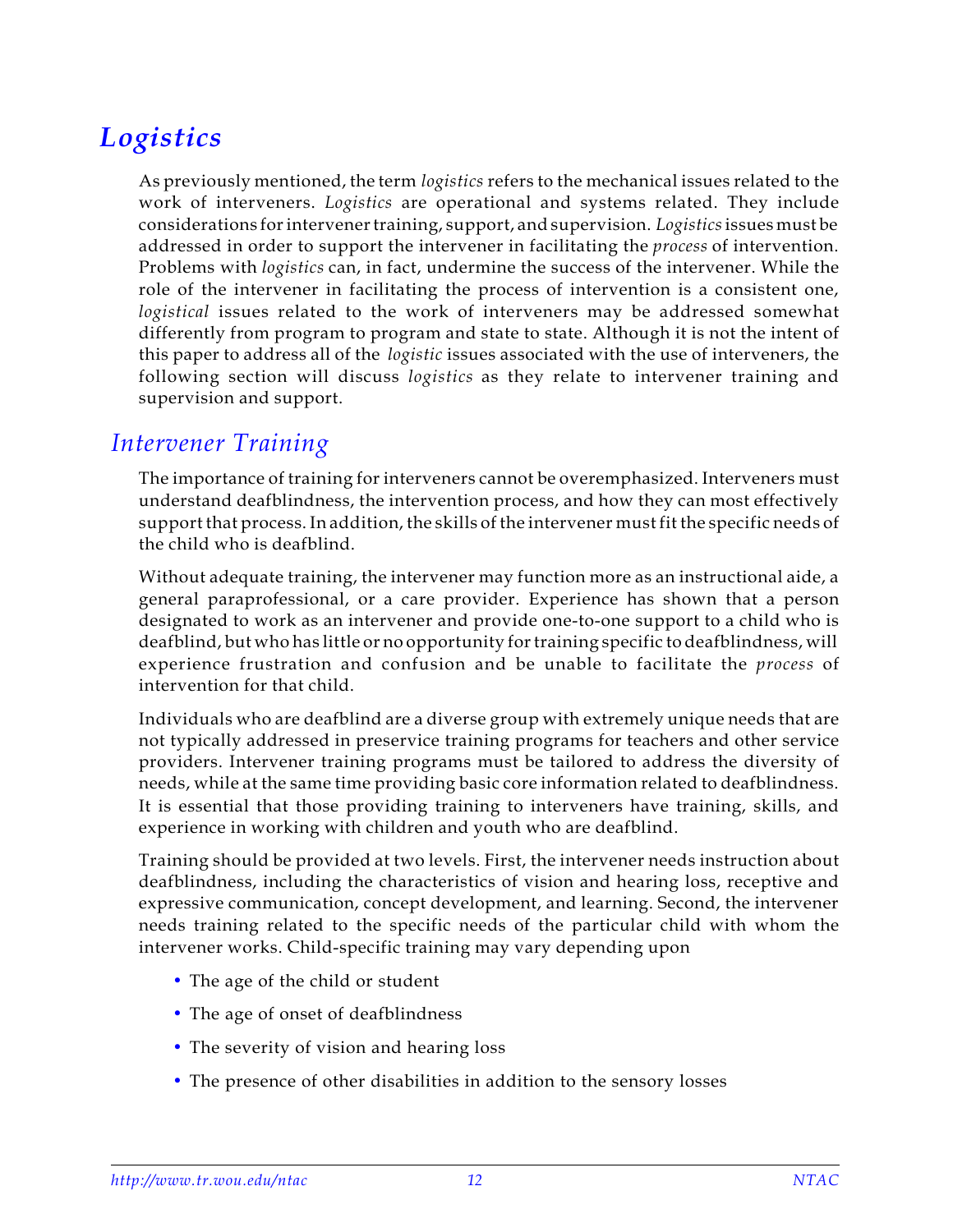- <span id="page-16-0"></span>• The communication needs of the child or student (e.g., is he or she a proficient communicator or still developing communication skills?)
- The setting in which the services are to be provided

Since interveners are a part of the IFSP or IEP team that works collaboratively to develop, implement, and evaluate appropriate programming for children and youth who are deafblind, they should receive training that will help them acquire teaming and collaboration skills, and an understanding of their roles and responsibilities within the team. These skills can help the intervener act as a bridge, not a barrier, between the child and other team members. Interveners also need training in professional ethics and legal issues.

Opportunities for intervener training are rapidly emerging. Currently, intervener competencies are being defined and options are being explored to make intervener training more available and accessible. In those states where intervener training is occurring, it is being offered through various formats such as the following:

- Workshops
- Conferences
- Monthly Classes
- Onsite Training
- Mentoring Networks
- Distance Learning Programs

### *Supervision and Support*

*Logistical* issues related to supervision and support can greatly affect the work of interveners. Interveners must receive good support from administrators, supervisors, and colleagues. Since they do not work in isolation, it is important that the chain of supervision be clear. In early intervention settings, they may work under the supervision of an early intervention specialist or other service provider. In educational settings, they work under the direction of the classroom teacher. Since interveners are a part of the team that works together to develop and implement appropriate programming for the child, good communication between the teacher, the team, and the intervener is essential.

The intervener should attend all planning and IFSP or IEP meetings, and participate in the give and take of information about the child. During the development of the IFSP or IEP, the intervener can provide valuable information and share insights about the child's unique learning needs. Rather than supplanting members of the IFSP or IEP team, the intervener assists them in their efforts to implement the child s programming. All members of the team must be aware of the role of the intervener and how it interfaces with their roles. This will aid them in giving the intervener assistance and support as needed.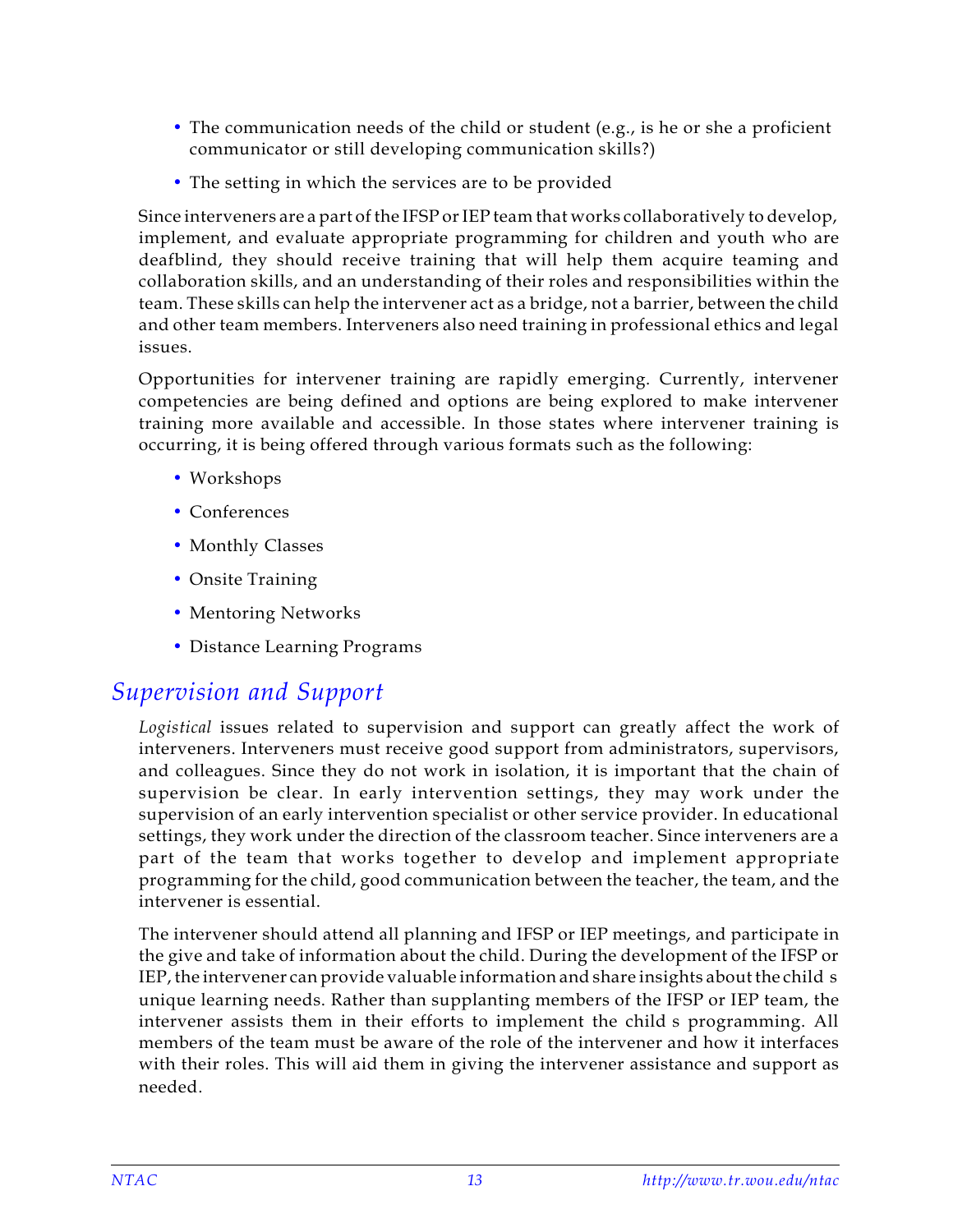Since every child's team should include a professional trained in deafblindness, the intervener, as well as other members of the team, should have access to that person for training and support. This professional could be a local district consultant or itinerant teacher, a state deafblind project staff person, someone affiliated with a state school for the deaf or school for the blind, or an independent consultant.

In educational settings, the intervener will need scheduled time to work with the teacher and other team members to prepare for working with the child. Tasks requiring preparation time include the following:

- Lesson planning
- Reviewing and modifying materials
- Making accommodations to the instructional environment
- Preparing reports
- Meeting with related services staff and the IEP team
- Observing regular education classes to prepare for the inclusion of the student

The intervener must be released from regular duties in order to participate in inservice training related to deafblindness as needed. In addition, the intervener must not be considered interchangeable with other paraprofessionals when making duty assignments. The intervener has been trained to work specifically with a particular child with deafblindness and must be available to that child. The intervener may not be pulled to perform other duties (e.g., lunchroom supervision, bus duty, substituting for other aides or teachers who are absent) if it interferes with the child s programming.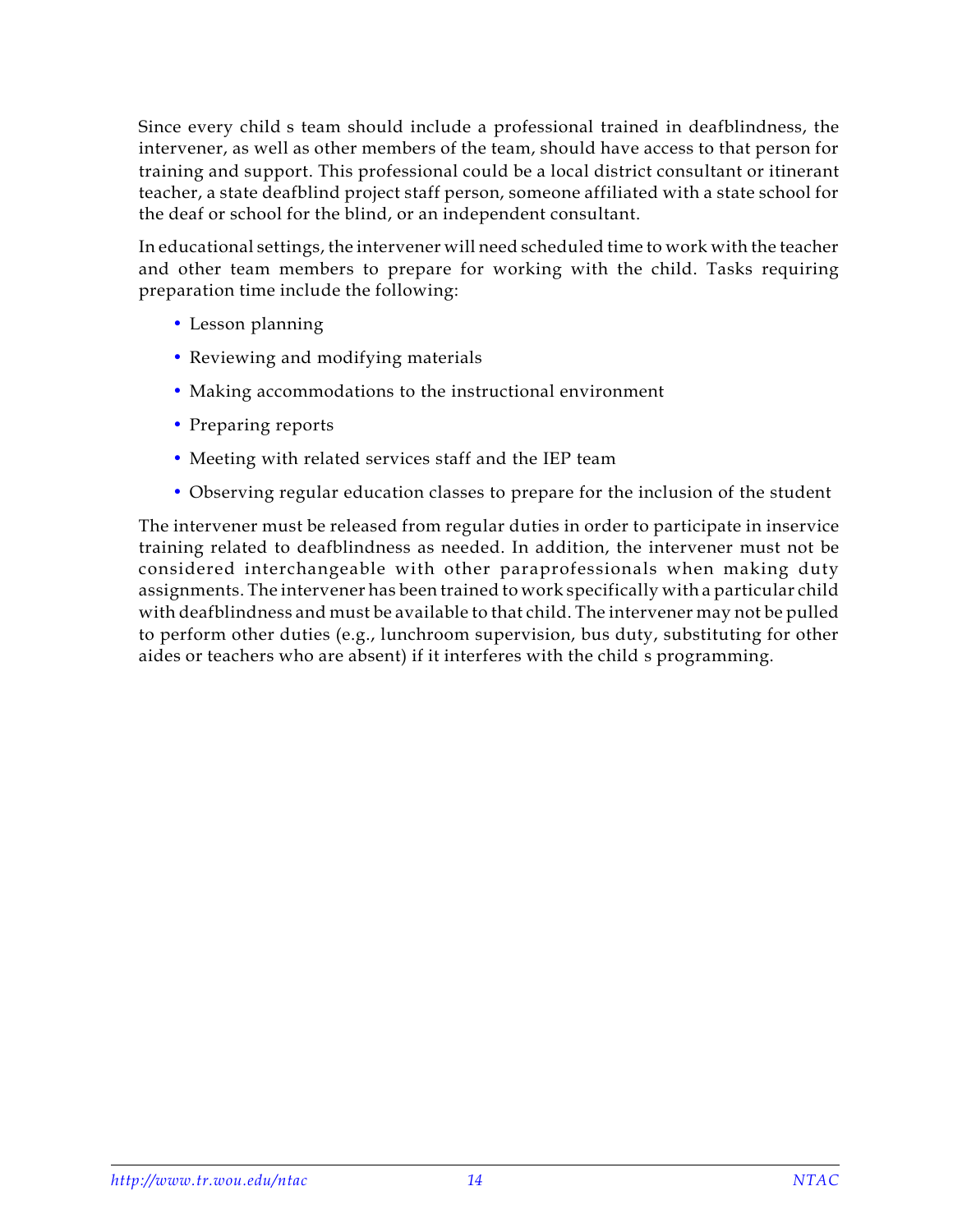### <span id="page-18-0"></span>*Summary*

Deafblindness is a unique and complex disability and no two individuals who are deafblind are alike. Children and youth who experience the concomitant effects of both vision and hearing loss, even mild levels of loss or acquired loss, face challenges in areas of learning, communication, and development. Deafblindness, as a disability, greatly challenges the professionals and service systems that respond to the alternate learning and communication styles of these children and youth.

For children and youth who are deafblind, a process of intervention must be in place, which will connect them to the world. This process must provide access to environmental information, support for the development and use of communication, and opportunities to develop social and emotional well-being. It has been the premise of this paper that interveners can be a critical component in facilitating this process of intervention. In order to do this, however, they must have deafblind-specific training and competence and appropriate supervision and support to work as a part of the IFSP or IEP team process.

This paper has discussed issues, clarified concepts, explained terminology, and answered common questions in order to increase awareness and understanding about interveners and their role in the field of deafblindness. There are many questions to be answered in the future through further discussion, research, and practice. The field of deafblindness is rapidly changing in response to the ongoing evolution of understanding, advances in technology, and the increasing accessibility of information and training. As these changes occur, continued efforts should be made to provide clarity, understanding, and support for the appropriate use of interveners as a credible service delivery option for children and youth who are deafblind.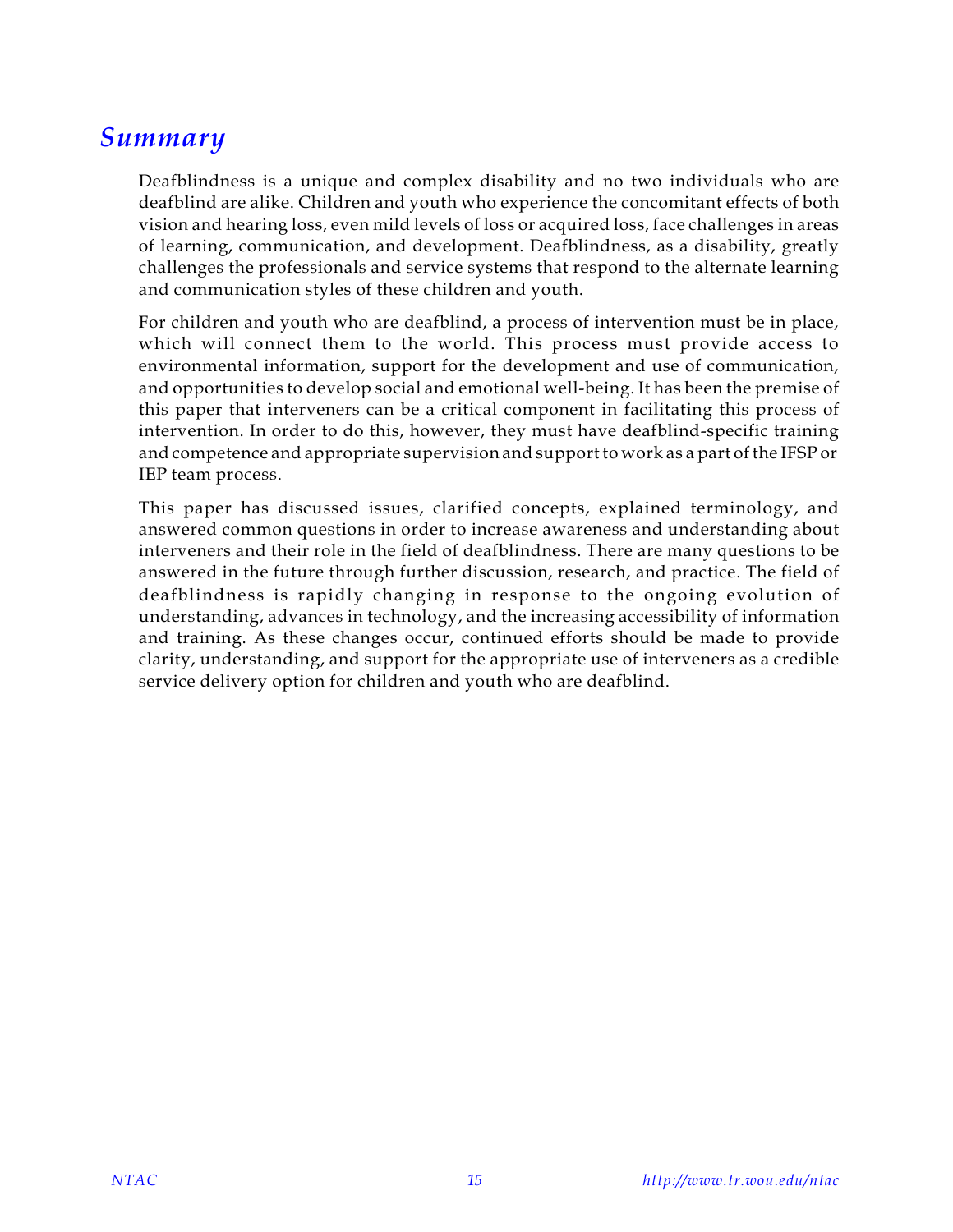## <span id="page-19-0"></span>*Commonly Asked Questions*

### *1. Who determines whether or not a child/student should have an intervener?*

The child's educational team determines the need for an intervener during the IFSP or IEP process. This takes place after a thorough evaluation and determination of the child's needs.

### *2. What about inclusion for the individual who is deafblind?*

The services of an intervener facilitate inclusion for the child or student who is deafblind. With an intervener, the *process* of intervention can be in place in any setting determined to be the natural or least restrictive environment for the child. Placement can be directed by the child s needs rather than by what a particular setting can provide. The intervener facilitates access to information and supports communication and interaction, all of which connect the child who is deafblind to the world.

### *3. Who pays for the intervener?*

Funding for staff to implement the IFSP may or may not be the responsibility of each state s Part C lead agencies, consistent with the specific state policy on the charging of parent fees and the use of third-party billings. However, the IFSP team will clearly articulate and indicate the appropriate financial responsibility during the IFSP development. Staffing to implement the IEP is determined by and funded by the local school district. They may receive supplemental support, but the responsibility lies with the local school district.

#### *4. How much do interveners get paid?*

Because interveners must receive additional training and acquire the knowledge and skills that are required for working with individuals who are deafblind, this position should not be viewed as an entry level position. Salaries should reflect the depth of the intervener s competence and specialized skills. As more training is developed and intervener competencies are defined, the issue of compensation should become clearer.

### *5. What is the difference between an intervener and a classroom aide or paraprofessional?*

A classroom aide or paraprofessional is generally involved with more than one child and often does some general housekeeping in the classroom as well. An intervener will be involved with one student with deafblindness and will spend time in programming for that specific student. The intervener will need inservice training in deafblindness and will need preparatory time for making the adaptations and modifications that are needed to implement the student s IEP. The intervener may not be asked to perform other duties, such as lunchroom supervision, bus duties, and so on.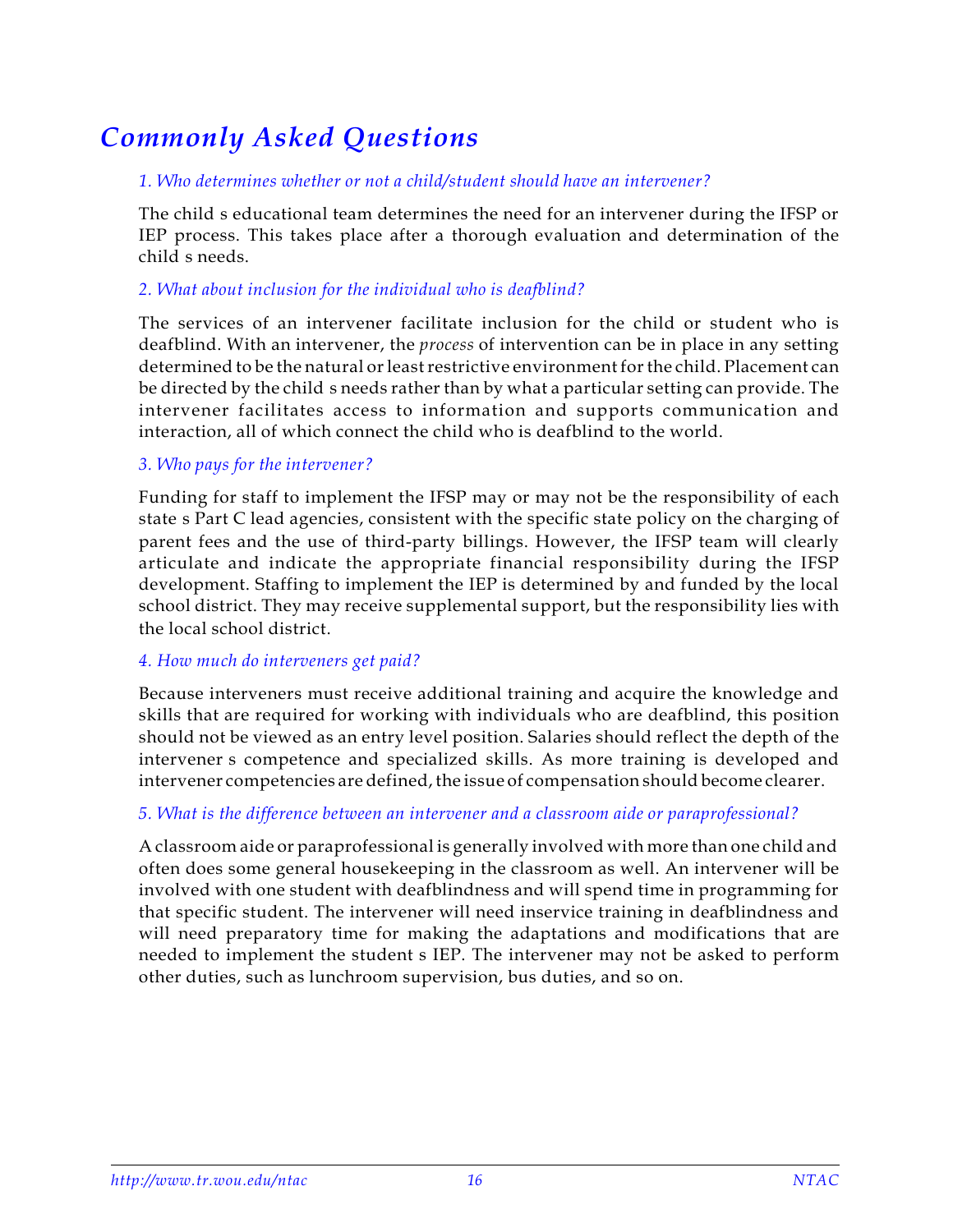### *6. What is the difference between an intervener and an interpreter?*

Interpreters are commonly defined through national certification (Registry of Interpreters for the Deaf [RID] or National Association of the Deaf) and a Code of Ethics. Neither of these explicitly addresses the needs of children in educational settings or the needs of children who are deafblind. Although this is an area of expanding knowledge, resources, and training, it is an issue that is still gaining clarification through the work of many entities, such as a deafblind interpreter training curriculum and RID.

An intervener needs a broader range of communication skills to meet the wide range of communication needs for children who are deafblind. Beyond various forms of sign language used by interpreters, interveners may also use touch cues, object cues, assistive technology, and other modes of communication, any of which may be important parts of a child s system of communication.

### *7. What is the difference between an intervener and a Support Service Provider (SSP)?*

A Support Service Provider is not an educational support service, and is not a part of an IFSP or IEP process. It is a service provided to individuals who are deafblind to support activities outside of the school setting. The definition and role of the SSP with individuals who are deafblind are currently being addressed by organizations such as the American Association of the DeafBlind (AADB) and the Helen Keller National Center (HKNC).

### *8. Does the intervener create a barrier between the individual who is deafblind and the world?*

This is a training issue for the intervener. The intervener must be trained to facilitate the process of intervention, which will connect the child to the world and promote the building of relationships with others. This means that the intervener acts as a bridge, not a barrier.

### *9. Will the intervener create dependency on the part of the individual who is deafblind?*

This is also a training issue for the intervener. Since we are all dependent upon information in order to function, the individual who is deafblind will be dependent upon being able to access information. However, rather than creating dependency on the part of the individual who is deafblind, the intervener promotes independence by facilitating access to information and the world, while at the same time promoting opportunities for the individual to solve problems, make decisions and choices, and interact fully with others.

### *10. Does the intervener take the place of the teacher?*

No. In educational settings, the teacher is responsible for all individual program development. The intervener, with supervision and support from the team, assists in the implementation of the IEP. As part of the team, the intervener can participate in program development and implementation.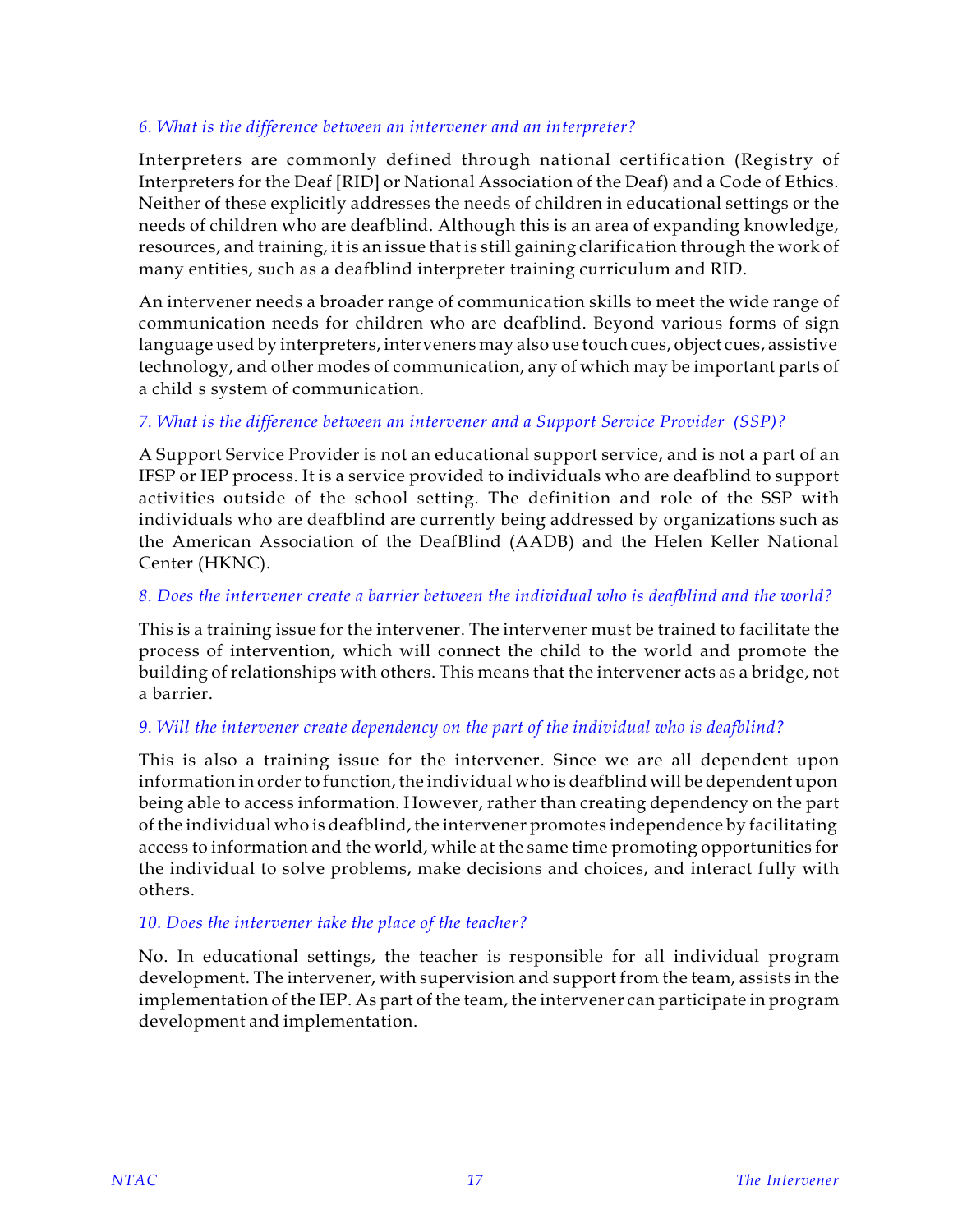### *11. What is the relationship between the intervener and the family of the individual who is deafblind?*

The specifics of this relationship can be determined as part of the IFSP or IEP process. Interveners who work in home settings will have opportunities to communicate with parents about child programming and progress. The intervener can positively impact the child with deafblindness as well as the family, by facilitating the process of intervention with the child while at the same time, modeling deafblind-specific strategies for the family. In educational settings, ideally as a part of the team, the intervener should have the opportunity to communicate with parents through conversations or written notes. This type of communication can support consistency between what is being implemented at school and what is happening at home.

### 12. Is the word intervener spelled with an er or an or?

The term intervenor was originally used in Canada with the or ending. As programs were developed in Utah, the use of the er ending was used to designate new strategies and programs, particularly in the early intervention system. In the United States, the use of interveners has been implemented somewhat differently than in Canada, because of the Individuals with Disabilities Education Act (IDEA).